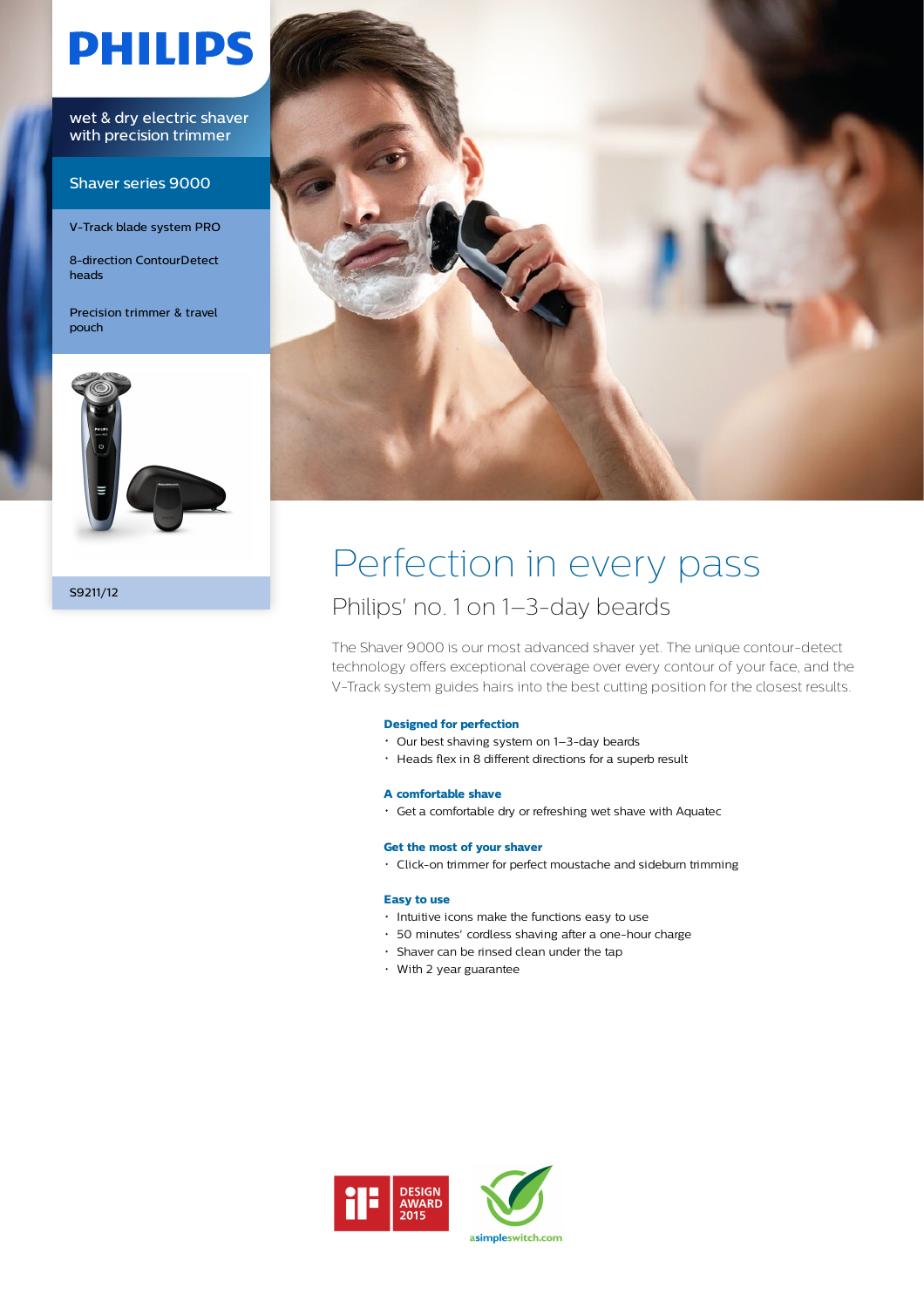# **Highlights**

#### **V-Track blade system PRO**



Get the perfect close shave. The V-Track Precision PRO Blades gently position each hair in the best cutting position, from 1-day to 3-day beards, including flat-lying hairs and hairs of different lengths. Cuts 30% closer\* in fewer strokes, leaving your skin in great condition.

#### **8 direction ContourDetect Heads**



Follow every contour of your face and neck with 8 directional ContourDetect heads. You'll catch 20% more hairs with every pass, resulting in an extremely close, smooth shave.

#### **Aquatec Wet & Dry**



Choose how you prefer to shave. With the Aquatec Wet & Dry seal, you can opt for a quick yet comfortable dry shave. Or you can shave wet – with gel or foam – even under the shower.

#### **SmartClick precision trimmer**



Click on our skin-friendly Precision Trimmer to finish your look. It's ideal for maintaining your moustache and trimming your sideburns.

#### **3-level LED display**



The intuitive display shows relevant information, enabling you to get the best performance out of your shaver: - 3-level battery and travel lock indicators - Cleaning Indicator - Battery Low Indicator - Replacement Head Indicator

#### **50 minutes of cordless shaving**



Our advanced charging system gives you two convenient options: charge for one hour and you'll get 50 minutes of running time, or do a quick charge for one full shave. All 9000 Series Shavers contain a powerful, energyefficient, long-lasting lithium-ion battery. They are designed to operate only in cordless mode to ensure you'll always be safe when shaving with water, even in the shower.

# **Fully washable shaver**



Simply open the shaver head to rinse it thoroughly under the tap.

#### **Built to last**



We back this Philips shaver with a 2-year guarantee. Our 9000 Series Shavers are designed for performance and durability, promising you an extremely close shave time after time.



#### **iF DESIGN AWARD 2015**

Shaver series 9000iF DESIGN AWARD 2015



asimpleswitch.com

#### **Philips Green Logo**

Philips Green Products can reduce costs, energy consumption and CO2 emissions. How? They offer a significant environmental improvement in one or more of the Philips Green Focal Areas — Energy efficiency, Packaging, Hazardous substances, Weight, Recycling and disposal and Lifetime reliability.